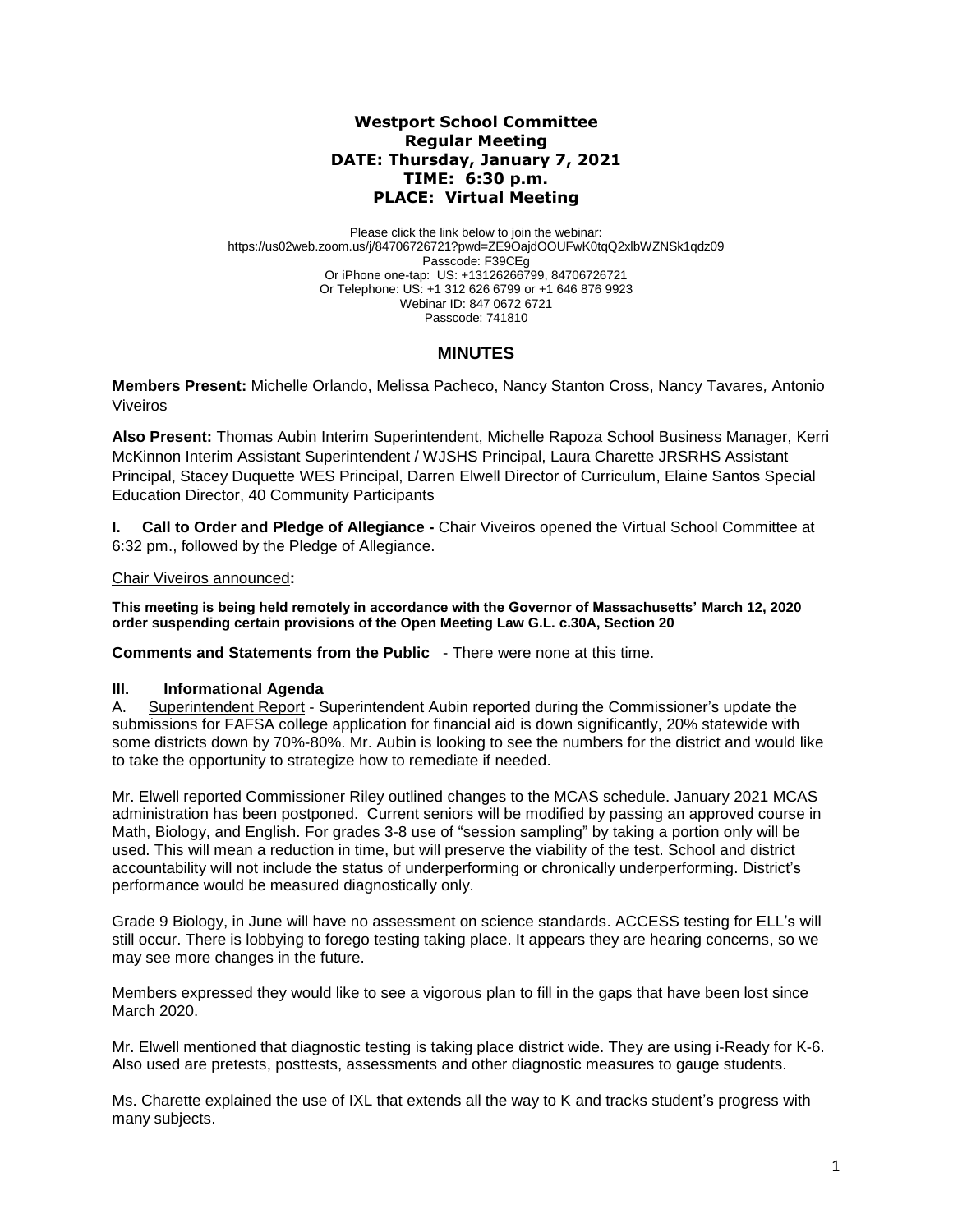Ms. Stanton Cross requested to have recommendations and costs for the district's use of IXL.

Ms. Pacheco mentioned to be mindful of how this all will affect college submissions and scholarships. Mr. Elwell mentioned advanced placement courses may be considered and 10th graders still have a way to go before graduation.

Superintendent Aubin announced the district is officially a 1 to 1 district with availability of Chromebooks to all students. Ms. Duquette added this makes a big difference and offers everyone equal opportunity. Ms. Duquette thanked all the SC members for pushing this initiative. Discussion took place on how it is easier if students are using the same device. The software Go Guardian has been purchased to monitor these devices. Mr. Elwell is also looking for online eBooks to be used in conjunction with Chromebooks.

Superintendent Aubin reported out of the \$69,725 funds for COVID purchases there is \$37,000 remaining.

B. WCS Bill Warrants: 12-31-20 and 1-15-21 - Chair Viveiros acknowledged reviewing and signing the bill warrants dated 12.31.20 in the amount of \$256,358.15 and 1.15.21 in the amount of \$242,505.92. The bill warrants were emailed to school committee members for review.

C. Acknowledgement of a \$7,500 Grant from the Grimshaw-Gudewicz Charitable Foundation for WSHS Student Scholarships -

A motion was made to accept the grant from the Grimshaw-Gudewicz Charitable Foundation for WSHS Student Scholarships in the amount of \$7,500 as presented.

Motion by Stanton Cross, seconded by Orlando 5/0/0

D. Graduation Requirements - Ms. Charette reported the only addition to the graduation requirements includes the requirement to take 1 unit equaling half a year of Visual/Performing Arts.

E. WJSH Hybrid Transition Plan - Ms. McKinnon reported they will be flipping on the hybrid switch. They will be bringing in grades 7 and 8 first, beginning January 18, 2021 under a cohort model. Grades 9- 12 will transition to the cohort hybrid model on February 1, 2021.

**Cohort A** - Last names A-K in person on Tuesdays and Wednesdays **Cohort B** - Last names L-Z in person on Thursdays and Fridays

Ms. McKinnon reported they have reached out to families to identify a learning model for their children. Students with no learning model identified will count as full remote.

Updates have been posted on the school website and in School Brains. It was recommended for parents to check their junk mail folders for communications and add Westport Schools to their contacts.

They will be having an assembly on Monday to discuss scheduling logistics for grades 7 and 8 and will have another assembly on January 25<sup>th</sup> for the higher grades.

F. Quarantined Student Learning Model - Ms. Duquette reported they are having ongoing communication with families and explained how they are handling remote learning. There are currently 21 students requesting to take extra time learning in a remote setting due to various reasons. These students are placed in a Google Classroom separate from the already remote students, so the number of students are not continuously added to the original remote classroom. Teachers are reaching out to parents and students on a regular basis. Ms. Duquette mentioned if families need more support give them a call.

Ms. Santos provided an update on student's transition for Special Education. Ms. Santos reported high needs students are in person, with just a few remote. Tele-therapy consent forms have been sent to parents to request services remotely, rather than in person. Special Education students have breakout rooms for sessions with their teachers.

G. Parent Communications - This item was discussed above.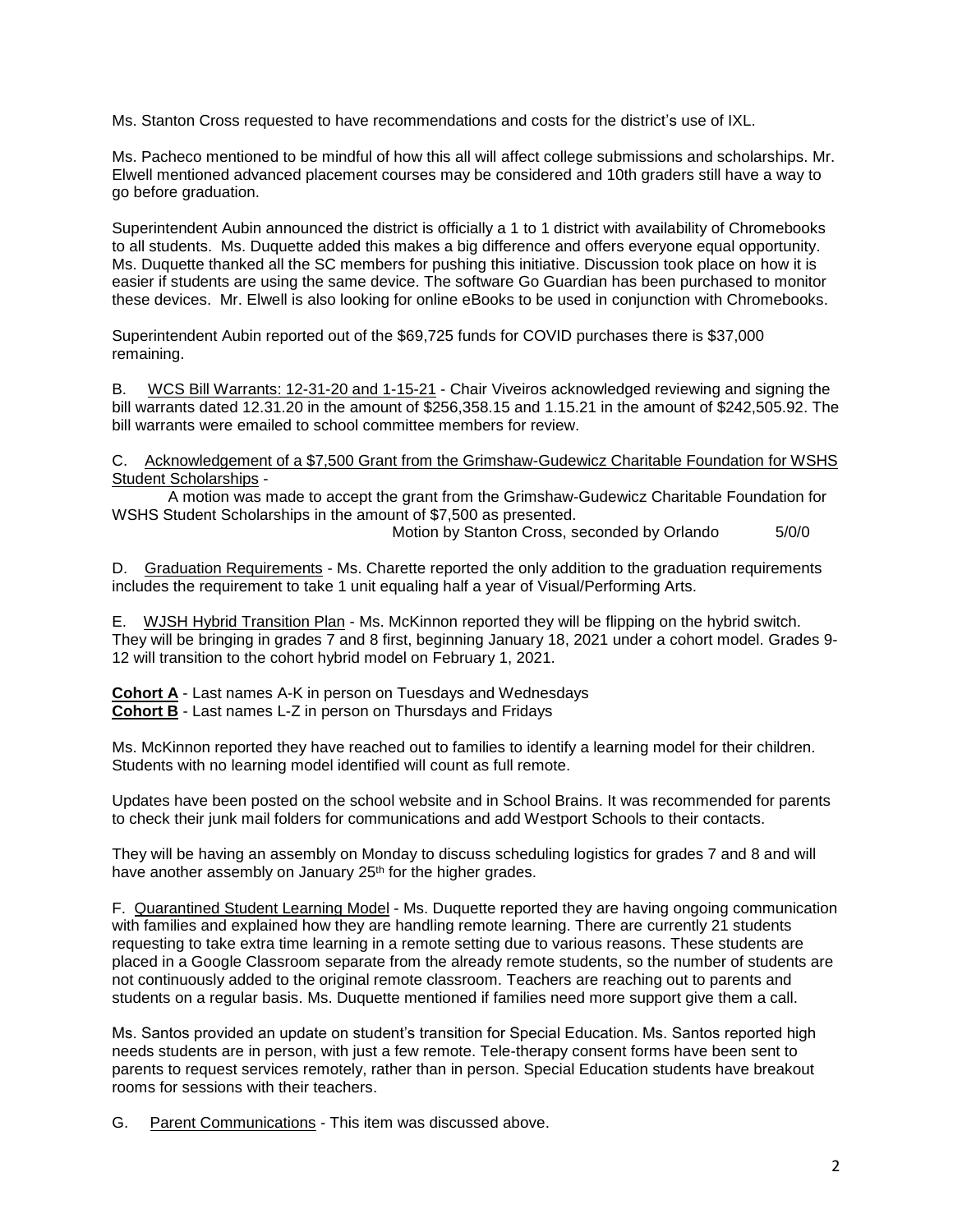H. Subcommittee Updates - Chair Viveiros reported that weekly construction meetings continue. The school building project continues on schedule.

Ms. Orlando reported that the CPIC had a meeting. People are in the process of presenting their wish lists.

Ms. Stanton Cross reported representation on the Campground Development Committee will be discussed under the action agenda.

Superintendent Aubin is in the process of creating a MOA on moving forward with the Town on the accommodations for the transition of the high school. This will include a 1-year contract for the modular units and the use of the high school for administration.

## **IV. Action Agenda**

A. Review and Act on Minutes of Tuesday, December 15, 2020 Work Session and Thursday, December 17, 2020.

A motion was made to approve the Minutes of Tuesday, December 15, 2020 Work Session and Thursday, December 17, 2020.

Motion by Orlando, seconded by Stanton Cross 5/0/0

B. Review and Act on Extended Day Benefits - Superintendent Aubin is recommending to offer paid holidays and up to 5 sick days to the Extended Day staff. A request to see a forecast of revenue was made. Discussion took place on whether this should be done in a contract or an agreement. Further information will be provided at the next meeting.

C. Review and Act on a School Committee Representative for the Campground Development Committee - Discussion took place on the protocol for placing members on the Campground Development Committee. Both Chair Viveiros and Ms. Stanton Cross expressed their interest in serving on this committee. This committee will be working on field site plan development on the campground property. It has already been determined that the fields will be used for the schools and recreational fields for the Town. In addition, the importance of informing the community about details associated with field usage was mentioned. Chair Viveiros will check with the BOS for a status on appointments.

D. Review and Act on Appointing Two Members for a Budget Subcommittee -

A motion was made to nominate Nancy Stanton Cross and Michelle Orlando to serve on the Budget Subcommittee.

Motion by Tavares, seconded by Pacheco 5/0/0

E. Review and Act on FY22 Educational Budget - Superintendent Aubin requested to table this item.

F. Review and Act on WJSH Recommended Handbook Policy Changes for Cell Phones and Mask Protocol - Ms. McKinnon is requesting a cell phone policy change for the JRSRHS. It is easier for students to use their cell phones to access the QR codes in the cafeteria than to use Chromebooks. Discussion was held on changing the cell phone policy for this year, then revisit the policy at a later date. A motion was made to approve the change in the cell phone policy.

Motion by Tavares, seconded by Pacheco 5/0/0

Discussion took place on the WJSHS Mask Protocol. It was suggested to include the mask protocol in the Student Handbook.

A motion was made to approve including the WJSHS Mask Protocol in the Student Handbook. Motion by Pacheco, seconded by Stanton Cross 5/0/0

G. Review and Act on Building Substitutes - Superintendent Aubin explained the situation on the shortage of substitutes. Working with the WFT on a MOA to provide for substitute coverage as well as having a permanent substitute is being considered. Ms. Rapoza will provide information to the members on numbers and costs.